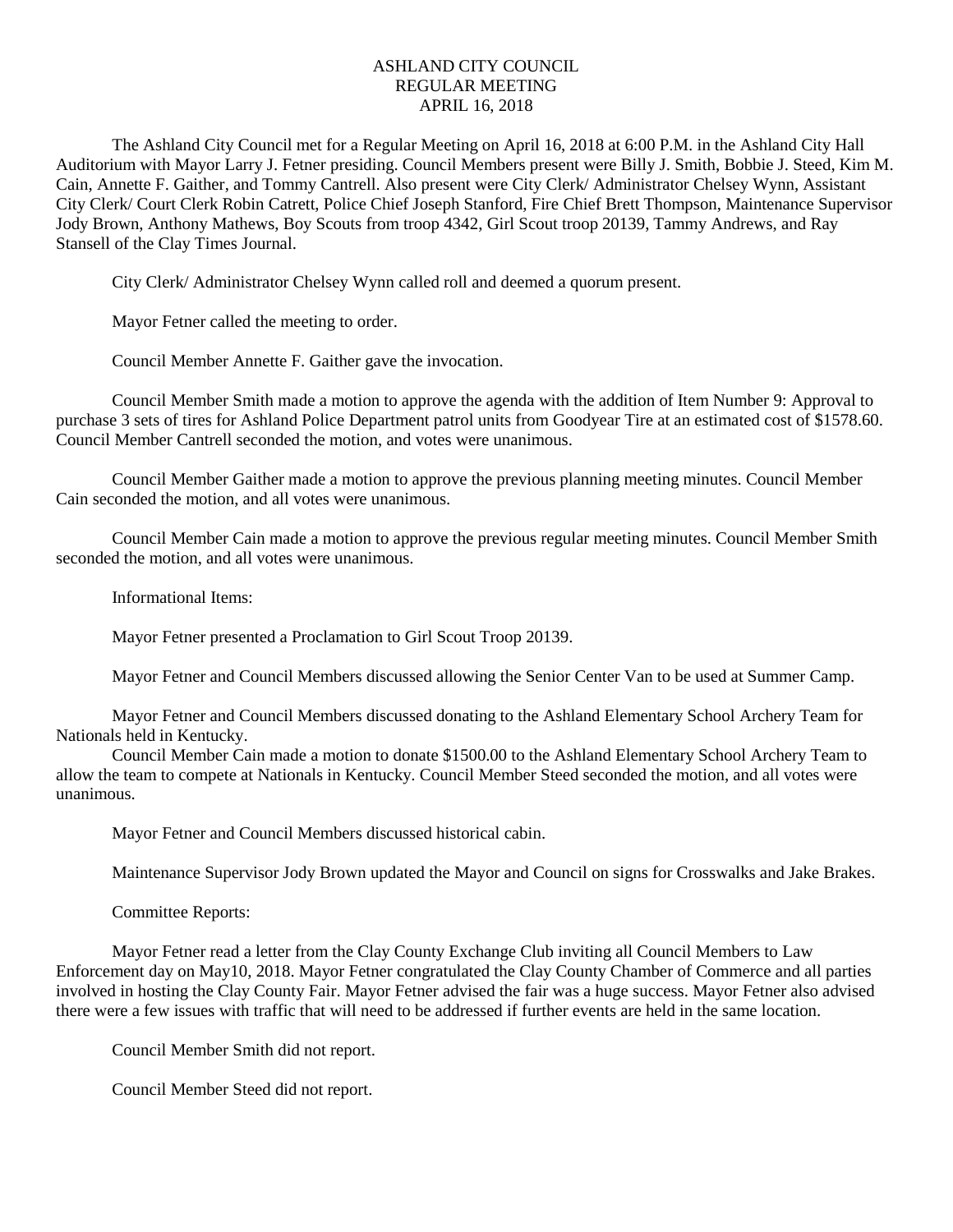Council Member Cain reported on carpet for Ashland City Library, and advised she is hopeful that students from Central High School will volunteer to help move books and shelving. Council Member Cain also advised the Ashland City Park looks great after the removal of seven trees. Council Member Cain also advised a group has volunteered to help raise funds to refurbish the tennis courts and advised she would like to look into adding a pavilion near the park equipment to aide parents who would like to host Birthday Parties and other events at the City park. Council Member Cain also reported on Cinco on the Square scheduled for May 5, 2018, the Yellow-Meated Watermelon Festival scheduled for August 18, 2018, and planters on Ashland City Square.

Council Member Gaither commended the Ashland Police Department for working the Clay County Fair.

Council Member Cantrell did not report.

Police Chief Stanford reported on recent arrest, Autism Awareness Training, potential Bomb Threat Training, and the need for office furniture for Ashland Police Department. Police Chief Stanford also advised an above the ceiling inspection for Ashland Police Department renovations is scheduled for April 23, 2018, and Wellborn Cabinet Inc. has agreed to donate cabinets for the new Police Department. Police Chief Stanford advised he is planning to check with Tru-Cabinetry on possibly donating wainscoting for the new Police Department.

Fire Chief Thompson did not report.

Maintenance Supervisor Brown updated the Council on recent, and upcoming work to be completed by the Maintenance Department.

City Clerk/ Administrator Chelsey Wynn did not report.

New Business:

Council Member Cain made a motion approving the city to pay the bills received since the last regular meeting in the amount of \$21,717.78. Council Member Smith seconded the motion, and all votes were unanimous.

Council Member Gaither made a motion approving the city to reschedule the Regular Council Meeting scheduled for May 21, 2018 to May 22, 2018 due to the Annual League of Municipalities Conference. Council Member Cain seconded the motion, and all votes were unanimous.

Council Member Cain made a motion approving the city to pay Lathan Associates Architects, P.C. for Construction Administration. Council Member Cantrell seconded the motion, and all votes were unanimous.

Council Member Cain made a motion approving the city to purchase shirts from Britches & Bows for the SGA clean-up day at a total cost of \$288.00. Council Member Gaither seconded the motion, and all votes were unanimous.

Council Member Cantrell made a motion approving the city to purchase a Smart TV, Roku, and wall mount from Sam's Club for the Ashland Senior Center at a total cost of \$478.86. Council Member Gaither seconded the motion, and all votes were unanimous.

Council Member Gaither made a motion approving the city to pay Intuit Payroll Customer Service \$610.00 for Intuit QuickBooks annual payroll. Council Member Smith seconded the motion, and all votes were unanimous.

Council Member Cain made a motion approving an agreement with State Plan of Operation between the State of Alabama Law Enforcement Support office and the City of Ashland at a cost of \$300.00 annually. Council Member Gaither seconded the motion, and all votes were unanimous.

Council Member Gaither made a motion to pay Verizon Wireless \$595.00 for phones for Ashland Police Department. Council Member Cain seconded the motion, and all votes were unanimous.